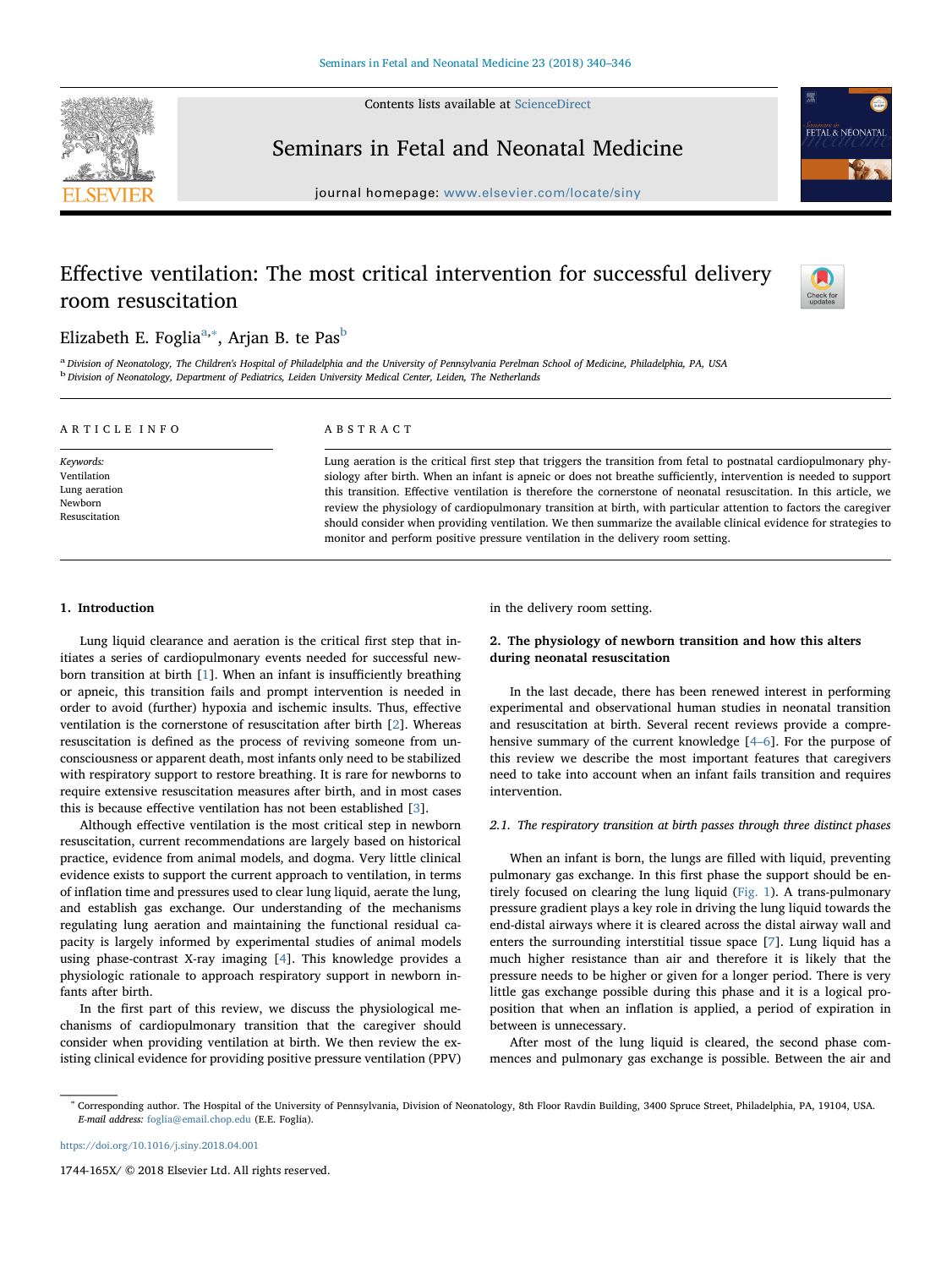<span id="page-1-0"></span>

Fig. 1. Phases of lung aeration during newborn transition. Phase 1: The airways are still fluid-filled, and the emphasis is to clear the fetal lung liquid and aerate the lung. Phase 2: Lung aeration has been achieved and gas exchange is now possible. The air–liquid surface tension is present, and fetal lung liquid (now in the interstitial tissue) increases perialveolar interstitial tissue pressures. The focus of respiratory support is minimizing alveolar collapse and/or reflooding during expiration. Phase 3: The lungs are aerated and liquid is cleared from the tissue. Ventilation is now focused on gas exchange and metabolic homeostasis.

the thin lining of liquid in the alveoli a tension force arises, the air– liquid surface tension, and depending on how much surfactant is present, the alveoli now have the tendency to collapse. In addition, the liquid cleared from the airways during the first phase accumulates and initially resides within the interstitial tissue, increasing perialveolar interstitial tissue pressures and posing the potential for liquid re-entry back into the airways [\[8](#page-5-5)[,9\]](#page-5-6). In this second phase the focus of respiratory support should be on minimizing alveolar collapse and/or reflooding during expiration. Thus, adequate levels of positive end-expiratory pressure (PEEP) or continuous positive airway pressure should be applied [\[9\]](#page-5-6).

In the third phase the infant has passed the immediate transition, the lungs are aerated, and the liquid is cleared from the tissue. Ventilation is now more focused on gas exchange and metabolic homeostasis, which depend on the functional and structural maturity of the lung, respiratory muscles, and chest wall.

#### 2.2. The pulmonary and hemodynamic transitions are intimately linked

Lung aeration plays a key role in the sudden increase in pulmonary blood flow (PBF) that is needed after birth. It has been shown in preterm rabbit pups that aeration of the lung, even with 100% nitrogen, increases both PBF and heart rate [\[1\]](#page-5-0). The mechanism has not been elucidated yet, but the global increase in PBF is likely a vagal response to lung aeration [[1](#page-5-0),[10\]](#page-5-7). Aerating the lungs indicates a rapid accumulation of liquid in the interstitium and could activate juxta-capillary receptors (J-receptors) [[11\]](#page-5-8). It has been reported that in lung edema Jreceptors are triggered by fluid accumulation and that via vagal C-fibers cause global pulmonary vasodilatation [\[12](#page-5-9)]. The increase in heart rate might be due to triggering of the J-receptors, but it could be also that the rapid increase in PBF, which increases pulmonary venous return and left atrial filling, may increase the heart rate by increasing left ventricular preload [[1](#page-5-0)].

In asphyxiated near-term lambs, heart rate and PBF did not increase until oxygen was added to the gas mixture. However, only a small fraction was needed (5%) whereas increasing the oxygen to 100% did not have any additional effect [\[13](#page-5-10)]. This likely indicates that, once aerated, only a small amount of oxygen is needed in the inhaled gas to increase PBF and myocardial energetics. This is likely to result from a direct effect of increasing oxygen levels on both the myocardium and the pulmonary vasculature as well as the effect of lung aeration (irre-spective of inspired oxygen level) on PBF [\[13](#page-5-10)].

Thus, it is clear that an increase in heart rate is an important indicator of effective ventilation, as it indicates that lung aeration has been successful. However, when the lungs are not uniformly aerated, the neural reflex will cause a prompt increase PBF in both the aerated and non-aerated part, which leads to a ventilation–perfusion mismatch [[1](#page-5-0)]. This is clinically often compensated by increasing the oxygen concentration and thus increasing the alveolar–capillary partial pressure difference.

This also indicates that when lung aeration and thus increased PBF have not been established, the left ventricle output is still largely dependent on the venous return from umbilical venous flow, which flows via the foramen ovale directly into the left atrium [\[14](#page-5-11)]. When the umbilical cord is clamped before lung aeration, the loss of umbilical venous return leads to a sudden decrease in preload for the left ventricle. The lung must be aerated with resultant increased PBF in order to restore cardiac output [\[14](#page-5-11)].

## 2.3. The transition of the larynx

A patent larynx is required for effective breathing and ventilation at birth. At birth, laryngeal activity needs to change from a fetal to neonatal pattern. Before birth, the glottis is adducted during apnea. This provides a high resistance to liquid efflux from the trachea, promotes fetal lung expansion, and thereby regulates lung growth and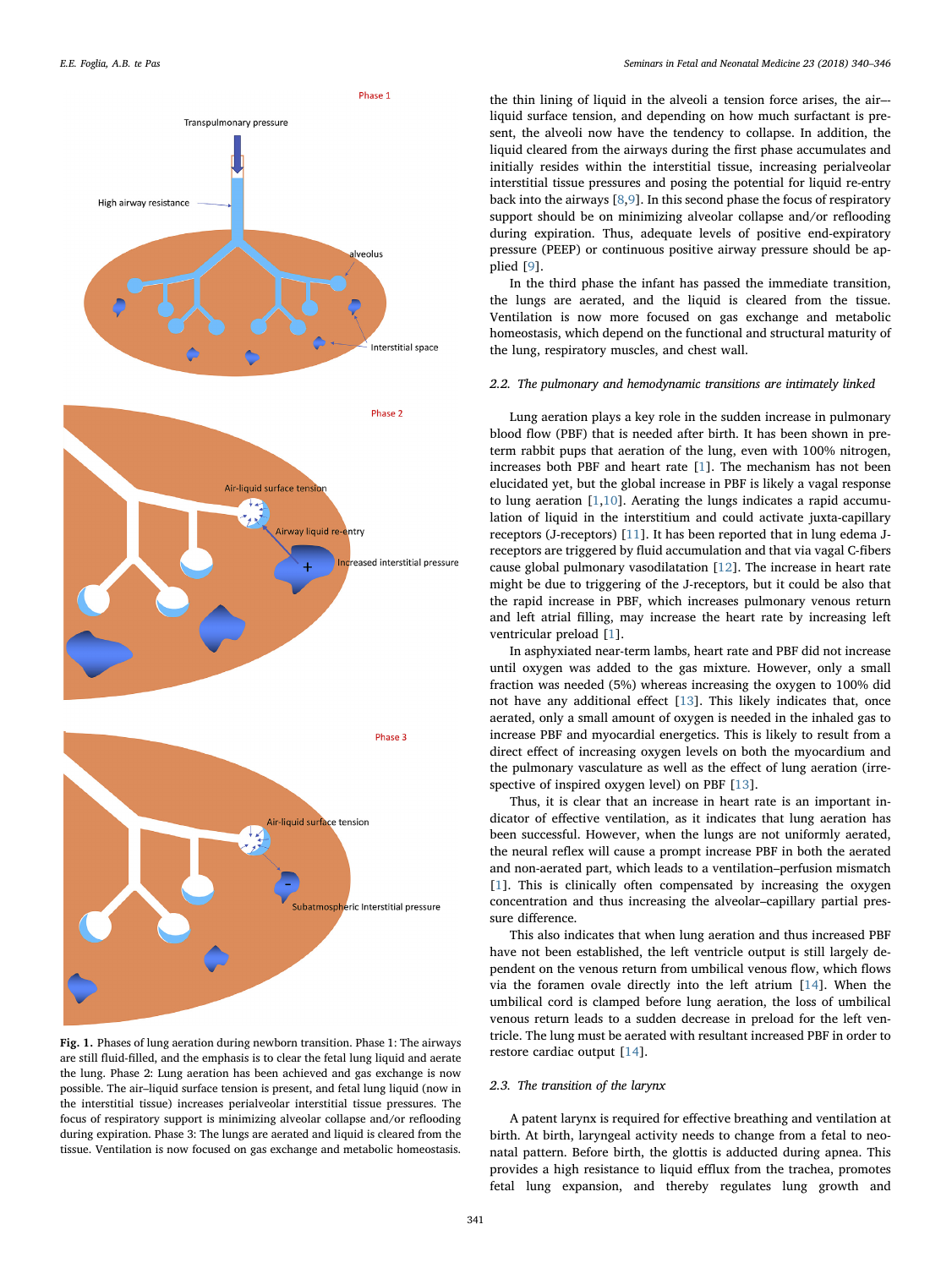<span id="page-2-0"></span>

Fig. 2. Impact of closed glottis on tidal volume delivery during sustained inflation (SI). In this respiratory tracing, when the sustained inflation begins, the pressure rises but there is almost no positive flow and no volume enters the lung. When the infant starts spontaneously breathing (and opens the glottis), there is positive flow to the infant with improved tidal volume delivery.

development [\[15](#page-5-12)]. The glottis dilates phasically during fetal breathing movements, and the resistance to liquid efflux is temporarily reduced and liquid leaves the lung [[16\]](#page-5-13). It was recently demonstrated that apneic preterm rabbit pups retain their fetal pattern of glottic activity at birth and the glottis is closed unless a breath is taken [[17\]](#page-5-14). The glottis will also relax when an infant becomes severely hypoxic and asphyxiated [[17\]](#page-5-14).

Caregivers should be aware that in all infants a closed glottis will prevent facemask ventilation from inflating the lung [\(Fig. 2](#page-2-0)). Logically, the best way to open the larynx is to stimulate and support spontaneous breathing, which is also likely to be the most gentle and effective way of providing respiratory care without causing injury.

#### 2.4. Breathing at birth and oxygenation

For a successful pulmonary transition, the infant's respiratory drive has to change from fetal breathing movements, which are discontinuous and generate low transpulmonary pressures and small tidal volumes [[18\]](#page-5-15), to breathing after birth, which is regular and with large inspiratory efforts and tidal volumes. The factors that trigger the onset of large inspiratory efforts at birth are not clear but are thought to include activation of chemoreceptors, increased PaCO<sub>2</sub> levels, loss of inhibitory factors on respiratory center activity (prostaglandins, progesterone, adenosine) and physical stimuli (light, temperature, and handling).

Low oxygen level has a direct inhibitory neural input to the respiratory center in the upper lateral pons and suppresses the breathing effort [\[19](#page-5-16)]. Increasing the fetal oxygen level removes the inhibition and the fetus will breathe regularly and with large effort [\[20\]](#page-5-17). In contrast, hypoxia potentiates the inhibitory neural input and the fetus becomes apneic [\[21](#page-5-18)]. During parturition, the infant may become mildly hypoxic. Whereas hypoxia stimulates breathing effort later in life, immediately after birth hypoxia may inhibit respiratory drive, particularly in preterm infants where the maturation of the increase in  $O<sub>2</sub>$  sensitivity is delayed [\[22](#page-5-19)]. Then during the first few weeks after birth, hypoxia increasingly stimulates respiratory drive due a temporal change in  $O<sub>2</sub>$ sensitivity [[22\]](#page-5-19). However, hyperoxia could also inhibit the chemoreceptors as a delay in onset of breathing was observed in asphyxiated infants and animals resuscitated with 100% oxygen [\[23](#page-5-20)].

Most preterm infants breathe at birth, but the effort is often insufficient to clear the lung liquid and to aerate the lung in an adequate manner [[24\]](#page-5-21). The caregiver should be aware that breathing can be subtle and is often missed while positive pressure is applied. Because we now use a lower oxygen concentration in order to avoid hyperoxia, hypoxia may occur in the first minutes after birth [[25,](#page-5-22)[26\]](#page-5-23), and this should also be avoided as it negatively influences the breathing effort.

## 3. Clinical evidence for the most effective methods to provide ventilation in the delivery room

Initial recommendations for PPV were grounded in historical practice, not clinical evidence. In recent years, many observational studies and clinical trials have focused on identifying the most effective methods to provide PPV in the delivery room setting. Here we discuss residual questions related to delivery room PPV and review the available clinical evidence for each.

### 3.1. What are the targets for positive pressure ventilation in the delivery room?

The critical target values of key respiratory parameters (such as pressure, volume, and duration) during PPV remain poorly defined. In addition, the most appropriate targets for these parameters will depend on the infant's gestational age and what phase of transition the caregiver is supporting. If the lung is still liquid-filled, the first task is to clear the lung liquid and aerate the lung. Once this process is complete, the caregiver can focus on ventilating the lung with phasic ventilation [[5](#page-5-24)]. Therefore, appropriate respiratory targets for PPV are dynamic, depending on the phase of transition.

## 3.1.1. Peak pressure

Pressure is currently one of the only respiratory parameters monitored during resuscitation, as manometers are readily available in the delivery room. If the glottis is open, the critical opening pressure needed to achieve initial lung aeration is likely influenced by individual differences in physiology, such as the amount of lung liquid present and the size of the airways and cross-sectional surface area of the epithelium of alveoli [\[27](#page-5-25)]. These factors vary by gestational age, the mode of delivery, and whether the infant is apneic or has spontaneously breathed. As discussed in Section [3.1.2](#page-2-1), the amount of pressure required to aerate the lung is also influenced by how long the pressure is held.

When term asphyxiated infants  $(n = 12)$  were intubated during delivery room resuscitation in the 1970s, peak pressures of 13–20 cmH2O were necessary for functional residual capacity formation [\[28](#page-5-26)]. The critical peak pressures to aerate the lung in preterm infants are unknown but are likely higher as the narrower airways and smaller surface area of the epithelium lead to a higher resistance to move liquid distally and across the epithelium. In addition, surfactant deficiency and a distensible chest wall in the preterm infant lower lung compliance.

In the absence of high-quality evidence to guide starting pressures during PPV, it remains logical to initiate PPV with low pressures and subsequently titrate both peak inspiratory pressures and PEEP according to the infant's clinical response. It is also worth noting that after lung aeration is achieved, there are large and sudden changes in lung characteristics. Thus, the same pressures required to first aerate the lung will likely result in excessive tidal volumes during phasic ventilation.

#### <span id="page-2-1"></span>3.1.2. Duration

As described above, the newly born infant must first clear the lung of residual lung fluid in order to recruit and aerate the lung in the first phase of newborn transition. One method to support lung liquid clearance is to increase peak inflation pressures, but this causes heterogeneous lung recruitment and can induce acute lung injury within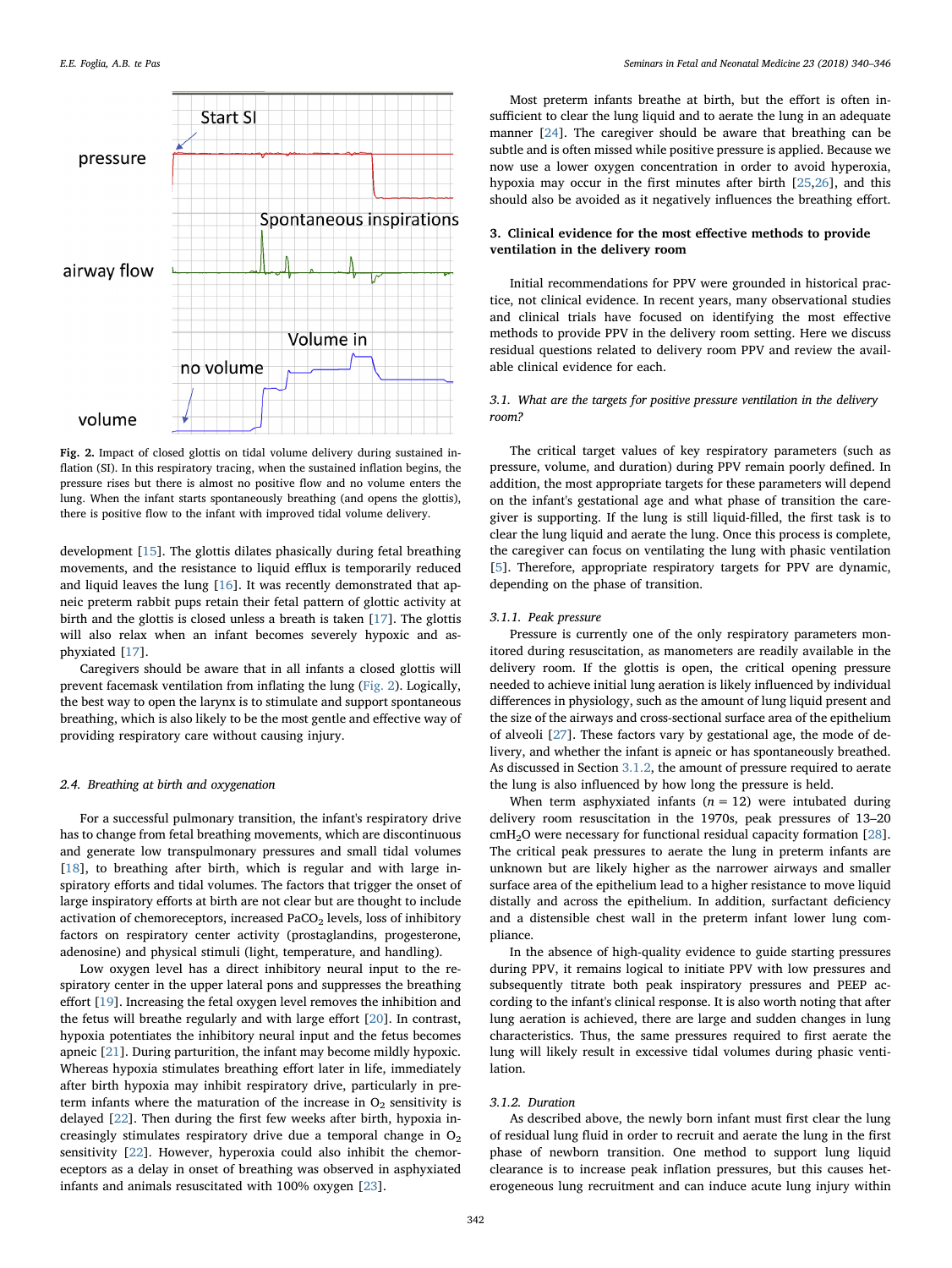regions of the lung that are already aerated. An alternative strategy is to apply pressure for a longer duration, i.e. a "sustained inflation". The available preclinical and clinical evidence for sustained inflation have been extensively reviewed [[29\]](#page-5-27). In brief, some of the available randomized controlled trial (RCT) evidence from preterm infants suggests that sustained inflation improves short-term outcomes, such as need for mechanical ventilation in the first 72 h after birth [[30\]](#page-5-28). However, most trials of sustained inflation were not designed to assess the impact of sustained inflation on clinically relevant outcomes, such as bronchopulmonary dysplasia. Until safety and long-term outcome data are available from sufficiently powered trials, such as the ongoing Sustained Aeration of Infant Lungs trial [\[31](#page-5-29)], sustained inflation is not currently recommended for routine clinical practice [\[2\]](#page-5-1).

#### 3.1.3. Tidal volume (TV)

In a historic study of spontaneously breathing full-term infants  $(n = 16)$ , the inspiratory TV of initial inflations was the parameter most closely associated with establishment of the functional residual capacity [[32\]](#page-5-30). The mean inspiratory TV required to form the functional residual capacity was 37.7 mL, well over 12 mL/kg for a typical term infant with a birth weight of 3 kg. Many studies of preterm infants have defined an 'appropriate' exhaled TV range of 4–8 mL/kg during phasic PPV [[33](#page-5-31)[,34](#page-5-32)], which is largely extrapolated from physiologic data in infants with an aerated lung [[35\]](#page-5-33). However, the tidal volume needed to displace the fetal lung fluid and initially aerate the preterm lung is unknown.

#### 3.2. What are the obstacles to performing effective PPV?

PPV is the most important intervention performed during neonatal resuscitation, but it is technically challenging to perform. In preterm infants, there is a narrow therapeutic TV range needed to sufficiently aerate the lung without inducing acute lung injury from overdistention and subsequent brain injury from a systemic inflammatory cascade [[36\]](#page-5-34).

To minimize injury, empiric intubation and mechanical ventilation are now avoided, and the focus of respiratory care is non-invasive PPV. Whereas mask ventilation is the first choice of respiratory support after birth, mask technique is more difficult than assumed, even for experienced caregivers. As detailed in other reviews, major obstacles to performing effective ventilation include mask leak and airway obstruction [[37](#page-5-35)[,38](#page-5-36)].

Mask leak is typically caused by a poor-fitting mask or poor mask position or hold. Airway obstruction can be iatrogenic from incorrect head position, insufficient chin lift, or applying the mask to tightly to the face. In addition, a closed larynx can also cause airway obstruction, especially in preterm infants [[17\]](#page-5-14). Finally, if the lung is not yet aerated, there may be a residual liquid column in the airways that needs to be displaced distally; this causes a functional airway obstruction.

Recognizing these common impediments, newborn resuscitation algorithms recommend ventilation corrective steps if the heart rate does not rise in response to initial PPV. Corrective steps include actions to address mask leak (mask adjustment) and physical or functional airway obstruction (repositioning the airway, opening and suctioning the mouth, and increasing peak pressure) [[39,](#page-5-37)[40\]](#page-5-38). These ventilation corrective steps are necessary skills for providers to learn as part of neonatal resuscitation education and training.

Lastly, appropriate recognition of spontaneous breathing is difficult during resuscitation of preterm infants, especially when the infant is wrapped in plastic for thermoregulation. Whereas PPV is recommended for apneic or gasping infants, continuous positive airway pressure and stimulation are appropriate alternative strategies when breathing is present. Observational studies have demonstrated that preterm infants often breathe between and during the inflations given during PPV, which could be counterproductive and potentially lead to injury [[41](#page-6-0)[,42](#page-6-1)].

#### 3.3. How should we monitor PPV in the delivery room?

Limited methods exist to monitor the safety and efficacy of PPV in the delivery room setting. Rise in heart rate is considered the best indication of effective ventilation. However, in the absence of rise in heart rate, clinicians have few tools to objectively identify technical impediments or measure the quality of delivered ventilation. In addition, rise in heart rate alone will not identify excessive ventilation, which predisposes the preterm infant to lung and systemic inflammation [[36](#page-5-34)[,43](#page-6-2)]. Potential methods to monitor delivery room PPV include visual assessment of chest rise, exhaled  $CO<sub>2</sub>$  detection (both qualitative and quantitative), and respiratory function monitoring.

#### 3.3.1. Chest rise

Visual assessment of chest rise is currently recommended to guide ventilation and indicate ventilation corrective steps [\[39](#page-5-37),[40\]](#page-5-38). However, clinicians' subjective assessment of chest rise during PPV is poorly associated with measured TV delivery [\[44](#page-6-3)]. Further, although mask leak and airway obstruction are common during delivery room PPV [\[45](#page-6-4)], providers' subjective assessment of mask leak is inaccurate [[46\]](#page-6-5). Importantly, providers are more likely to underestimate than overestimate the delivered TV [\[44](#page-6-3)[,46](#page-6-5)], suggesting that reliance on chest rise alone may contribute to excessive TV delivery during PPV.

#### 3.3.2. Exhaled  $CO<sub>2</sub>$

Continuous  $CO<sub>2</sub>$  measurements are widely used to monitor ventilation in the neonatal intensive care unit (NICU) setting. In contrast, absolute exhaled  $CO<sub>2</sub>$  levels do not reflect arterial  $CO<sub>2</sub>$  levels immediately after birth, due to partially fluid-filled lungs, reduced pulmonary blood flow, dead space in the respiratory circuit, and rebreathing  $CO<sub>2</sub>$ . In addition, exhaled  $CO<sub>2</sub>$  values are typically lower in apneic infants, compared with infants who spontaneously breathe [[47](#page-6-6)[,48](#page-6-7)].

Qualitative exhaled  $CO<sub>2</sub>$  detection and rising trends in  $CO<sub>2</sub>$  preceed rise in heart rate during PPV [[49,](#page-6-8)[50\]](#page-6-9) and likely reflect lung aeration [[48](#page-6-7)[,51](#page-6-10)–53]. Whereas many observational studies have demonstrated that exhaled  $CO_2$  monitoring is feasible during delivery room PPV [\[54](#page-6-11)], there are limited data suggesting that  $CO<sub>2</sub>$  monitoring in the delivery room improves clinical outcomes.

Kong et al. randomly assigned preterm infants who required PPV after birth to have resuscitation guided by exhaled  $CO<sub>2</sub>$  monitoring versus clinical assessment alone. In that trial, there were no significant differences in median  $PCO<sub>2</sub>$  levels at the end of the resuscitation or upon NICU admission between groups. In addition, the proportion of normocarbic infants at both time-points was not significantly different [[55\]](#page-6-12). Hawkes et al. randomized preterm infants to undergo resuscitation with qualitative  $CO<sub>2</sub>$  detector versus colorimetric  $CO<sub>2</sub>$  detector. There was no significant difference between groups with regards to the primary outcome, normocarbia on first blood gas, or other clinically relevant clinical outcomes [[56\]](#page-6-13).

## 3.3.3. Respiratory function monitoring

A respiratory function monitor (RFM) uses an in-line flow transducer between the gas flow and facemask to instantaneously calculate and display spirometric data [[57\]](#page-6-14). Displayed inflation parameters include peak pressures, PEEP, expiratory TV, flow patterns, and mask leak ([Fig. 3](#page-4-0)). The RFM provides the potential for volume-targeted delivery room PPV, as opposed to reliance on subjective assessment of chest rise to titrate peak pressures. In addition, the numeric data and respiratory waveforms can be used to identify common impediments to PPV, such as mask leak or airway obstruction [\(Fig. 3](#page-4-0)), which would allow a more targeted approach to ventilation corrective steps.

In preliminary manikin studies, use of an RFM improved PPV performance [\[58](#page-6-15)–60]. Few studies have investigated the impact of RFM on provider performance and patient outcomes in the clinical environment. In Schmolzer's single-site feasibility RCT, providers performed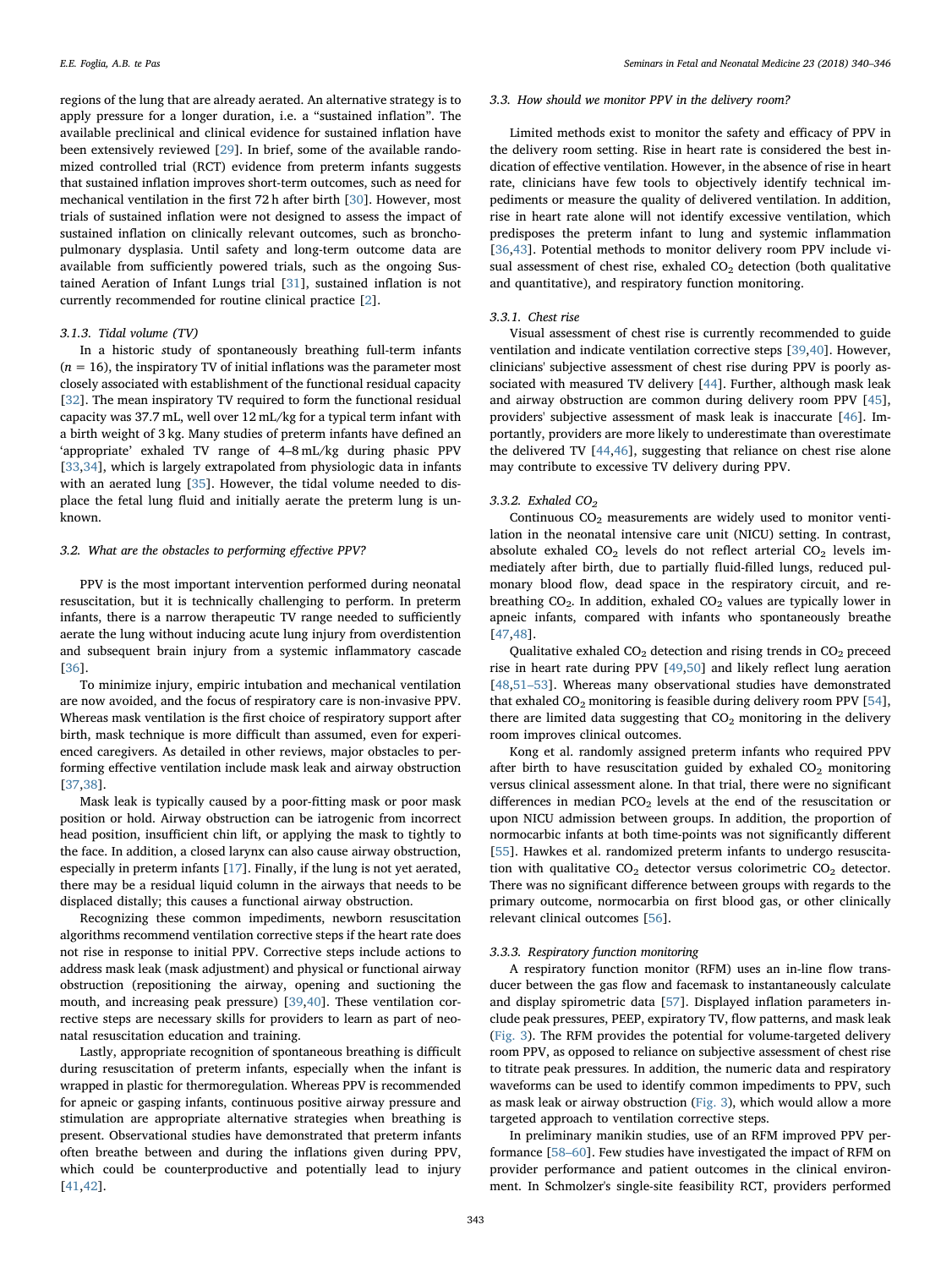<span id="page-4-0"></span>

Fig. 3. Respiratory function monitor display during positive pressure ventilation (PPV). In each display, respiratory data are presented numerically on the left side and with waveforms displayed centrally, as labelled on panel A. (A) Successful PPV: Unobstructed air flow, exhaled tidal volume between 4 and 8 mL/kg, and there is no leak. (B) PPV with consistent mask leak. Air flow is consistently positive, exhaled tidal volumes are inconsistent and often low, and calculated leak is displayed numerically in the bottom left corner. (C) PPV with anatomic or functional airway obstruction. Peak pressures are consistent, minimal positive and negative air flow, exhaled tidal volumes are low, and there is no leak.

PPV for preterm infants with either a visible or masked RFM display; RFM data were recorded in all cases. The median facemask leak was significantly lower in the visible RFM group. In addition, the proportion of infants intubated during PPV – a secondary outcome – was significantly lower in the RFM-visible group [[61\]](#page-6-16). The ongoing MONITOR trial is a multi-site RCT of infants < 28 weeks gestation receiving PPV after birth designed to determine whether a masked versus visible RFM display results in a significantly increased proportion of inflations delivered within a targeted range of exhaled TV [[33\]](#page-5-31).

#### 3.4. How should we deliver PPV?

Historically, PPV has been applied via facemask and bag in the delivery room setting. Recognition of the technical impediments to safe and effective facemask ventilation have prompted interest in alternative devices and interfaces.

## 3.4.1. Respiratory devices

Recommended respiratory devices to deliver PPV include a self-inflating bag, flow-inflating bag, and the T-piece resuscitator. These devices all have benefits and pitfalls, and there are insufficient data to identify any one of these as the optimal device for delivery room PPV. In manikin studies, providers deliver PPV with lower and more consistent pressures using the T-piece resuscitator [\[62](#page-6-17)[,63](#page-6-18)], prompting an interest in the clinical effectiveness of this device. Guinsburg et al. published a large ( $n = 1962$ ) cohort study of preterm infants < 33 weeks who underwent resuscitation with either T-piece resuscitator or self-inflating bag. After adjusting for important maternal and infant demographic characteristics, infants who received PPV with the T-piece were significantly more likely to survive to discharge without bronchopulmonary dysplasia or severe intraventricular hemorrhage, or periventricular leukomalacia [[64\]](#page-6-19).

In by far the largest randomized trial of resuscitation devices, Szyld et al. performed a cluster-randomized crossover trial comparing the Tpiece resuscitator with the self-inflating bag among 1027 infants  $\geq$  26 weeks gestation who required PPV after birth [[65\]](#page-6-20). There was no significant difference in the primary outcome of heart rate ≥100 beats/ min at 2 min of life. However, peak pressures delivered with the T-piece were significantly lower and less variable, fewer infants in the T-piece group were intubated in the delivery room, and, in a post-hoc analysis of very low birth weight infants, significantly fewer infants in the Tpiece group developed bronchopulmonary dysplasia.

Similarly, Thakur et al. reported that infants resuscitated with the Tpiece received PPV for a significantly shorter duration and were less likely to be intubated in the delivery room compared with infants resuscitated with the self-inflating bag in their quasi-randomized trial of 90 infants > 26 weeks gestation [[66\]](#page-6-21). In contrast, Dawson et al. compared oxygenation parameters among 80 infants < 29 weeks gestation resuscitated with the T-piece resuscitator versus the self-inflating bag [[67\]](#page-6-22). In that RCT, there was no significant difference in median  $SpO<sub>2</sub>$ levels at 5 min of life between groups (primary outcome) or delivery room intubation (secondary outcome).

Thus, while the T-piece resuscitator is not necessarily a more effective ventilation device than the self-inflating bag, the more consistent pressures delivered with the T-piece resuscitator may make it a safer device for populations at risk for acute lung injury after birth, such as preterm infants.

### 3.4.2. Interface

Although PPV is most usually delivered via facemask, alternative interfaces include nasal prongs or a nasal tube, and the laryngeal mask airway (LMA).

Two RCTs compared nasal tube with facemask for PPV in preterm infants. Kamlin et al. randomized 363 infants < 30 weeks gestation to undergo PPV with either single nasal tube or facemask [[68\]](#page-6-23). There was no significant difference in the primary outcome of intubation in the first 24 h of life or any of the short-term secondary clinical outcomes. RFM recordings analysed from 43 infants enrolled in the Kamlin trial demonstrated that airway obstruction and leak were significantly more likely in inflations delivered via nasal tube than facemask [[69\]](#page-6-24). Similarly, McCarthy et al. randomized 144 infants < 31 weeks gestation to receive PPV delivered via nasal tube or facemask. The primary outcome, delivery room intubation, was not significantly different between groups [\[70](#page-6-25)].

A laryngeal mask airway (LMA) is inserted orally with the laryngeal mask lumen sitting directly over the supraglottic airway. The LMA is easily placed without laryngoscopy [\[71](#page-6-26)], making it ideal for inexperienced providers. Current guidelines recommend the use of LMA as an alternative to endotracheal intubation when facemask ventilation is unsuccessful [[39,](#page-5-37)[40](#page-5-38)]. However, the LMA is also a potential alternative device to the facemask for initiation of PPV. A recent systematic review included four clinical trials comparing LMA to facemask ventilation for primary delivery room PPV [[72\]](#page-6-27). These trials varied in design but all demonstrated that LMA is a safe and feasible method to deliver PPV in infants > 34 weeks gestation. In one RCT in that review, LMA significantly reduced the time to spontaneous breathing during PPV, compared with facemask [[73\]](#page-6-28). In two of the additional trials, infants who received LMA PPV were significantly less likely to be intubated for ineffective ventilation compared with infants who received facemask PPV [\[74](#page-6-29)[,75](#page-6-30)].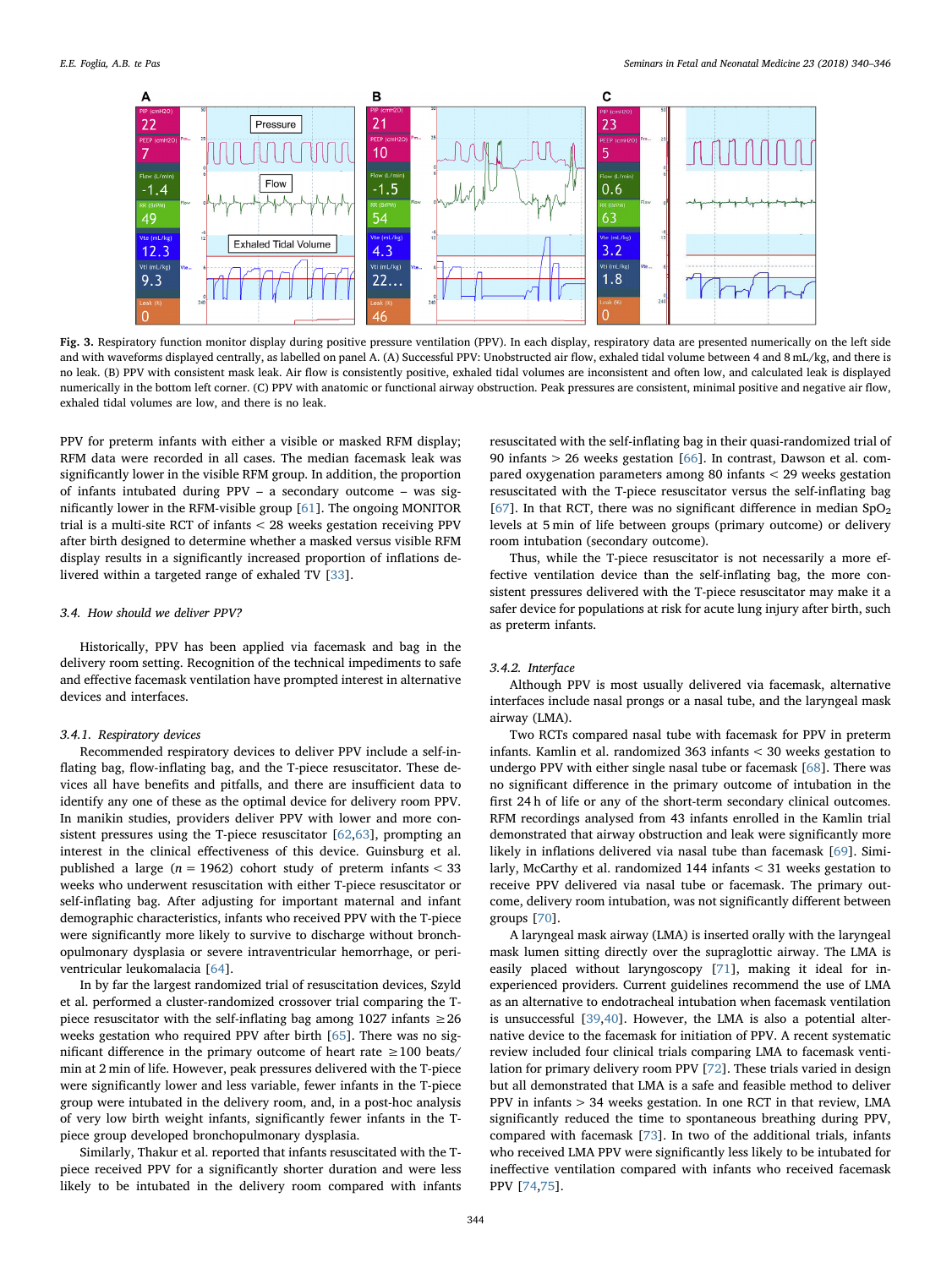Thus, there is convincing preliminary evidence that PPV delivered via LMA may be more effective than facemask PPV. However, all infants in these trials were > 34 weeks gestation. There is insufficient evidence to assess the safety and efficacy of LMA in preterm infants < 34 weeks gestation, who are at highest need for PPV in the delivery room.

#### 4. Conclusion

Establishing lung aeration and ventilation is the most critical phase of newborn transition after birth. Respiratory interventions to support this transition should be individualized based on several factors, such as the infant's underlying physiology, the phase of lung aeration, and the infant's response to resuscitation. As there are limited data to identify one best method of providing PPV, providers should be aware of the strengths and limitations of the available techniques, monitoring, and equipment for delivery room PPV.

## 4.1. Practice points

- ∙ Lung aeration triggers the cardiorespiratory adaptation to the postuterine environment after birth.
- ∙ Effective ventilation is the most critical intervention for newborns who need support during neonatal transition.
- ∙ Lung aeration occurs in distinct phases, and the focus of respiratory support varies based on the phase of transition.

#### 4.2. Research directions

- ∙ To identify the impact of respiratory function monitoring and continuous CO<sub>2</sub> monitoring on providers' PPV performance and clinically relevant outcomes in the newborn.
- ∙ To characterize the safety and clinical effectiveness of sustained inflation for lung aeration after birth.
- ∙ To determine the safest and most effective devices and interfaces to provide delivery room positive pressure ventilation.

#### Conflicts of interest

The authors are both investigators on the ongoing SAIL trial (Sustained Aeration of Infant Lungs), [Clinicaltrials.gov](http://Clinicaltrials.gov) Identifier NCT02139800 and MONITOR trial (Monitoring Neonatal Resuscitation) trial, [Clinicaltrials.gov](http://Clinicaltrials.gov) Identifier NCT NCT03256578.

#### Funding sources

Dr Foglia is supported by an NICHD Career Development Award (K23HD084727). Dr te Pas is recipient of an NWO innovational research incentives scheme (VIDI 91716428).

#### References

- <span id="page-5-0"></span>[1] [Lang JAR, Pearson JT, Binder-Heschl C, et al. Increase in pulmonary blood](http://refhub.elsevier.com/S1744-165X(18)30065-9/sref1) flow at [birth; role of oxygen and lung aeration. J Physiol \(London\) 2016;594:1389](http://refhub.elsevier.com/S1744-165X(18)30065-9/sref1)–98.
- <span id="page-5-1"></span>[2] [Perlman JM, Wyllie J, Kattwinkel J, et al. Part 7: neonatal resuscitation: 2015 in](http://refhub.elsevier.com/S1744-165X(18)30065-9/sref2)[ternational consensus on cardiopulmonary resuscitation and emergency cardio](http://refhub.elsevier.com/S1744-165X(18)30065-9/sref2)[vascular care science with treatment recommendations. Circulation](http://refhub.elsevier.com/S1744-165X(18)30065-9/sref2) [2015;132:S204](http://refhub.elsevier.com/S1744-165X(18)30065-9/sref2)–41.
- <span id="page-5-2"></span>[3] [Perlman JM, Risser R. Cardiopulmonary resuscitation in the delivery room.](http://refhub.elsevier.com/S1744-165X(18)30065-9/sref3) [Associated clinical events. Arch Pediatr Adolesc Med 1995;149:20](http://refhub.elsevier.com/S1744-165X(18)30065-9/sref3)–5.
- <span id="page-5-3"></span>[4] [Hooper SB, Siew ML, Kitchen MJ, te Pas AB. Establishing functional residual ca](http://refhub.elsevier.com/S1744-165X(18)30065-9/sref4)[pacity in the non-breathing infant. Semin Fetal Neonatal Med 2013;18:336](http://refhub.elsevier.com/S1744-165X(18)30065-9/sref4)–43.
- <span id="page-5-24"></span>[5] [Hooper SB, te Pas AB, Kitchen MJ. Respiratory transition in the newborn: a three](http://refhub.elsevier.com/S1744-165X(18)30065-9/sref5)[phase process. Arch Dis Child Fetal Neonatal Ed 2016;101:F266](http://refhub.elsevier.com/S1744-165X(18)30065-9/sref5)–71.
- [6] [Hooper SB, te Pas AB, Lang J, et al. Cardiovascular transition at birth: a physiolo](http://refhub.elsevier.com/S1744-165X(18)30065-9/sref6)[gical sequence. Pediatr Res 2015;77.](http://refhub.elsevier.com/S1744-165X(18)30065-9/sref6)
- <span id="page-5-4"></span>[7] [Siew ML, Wallace MJ, Kitchen MJ, et al. Inspiration regulates the rate and temporal](http://refhub.elsevier.com/S1744-165X(18)30065-9/sref7) [pattern of lung liquid clearance and lung aeration at birth. J Appl Physiol](http://refhub.elsevier.com/S1744-165X(18)30065-9/sref7) [2009;106:1888](http://refhub.elsevier.com/S1744-165X(18)30065-9/sref7)–95.
- <span id="page-5-5"></span>[8] [Bland RD, McMillan DD, Bressack MA, Dong L. Clearance of liquid from lungs of](http://refhub.elsevier.com/S1744-165X(18)30065-9/sref8) [newborn rabbits. J Appl Physiol 1980;49:171](http://refhub.elsevier.com/S1744-165X(18)30065-9/sref8)–7.
- <span id="page-5-6"></span>[9] [McGillick EV, Lee K, Yamaoka S, et al. Elevated airway liquid volumes at birth: a](http://refhub.elsevier.com/S1744-165X(18)30065-9/sref9) [potential cause of transient tachypnea of the newborn. J Appl Physiol](http://refhub.elsevier.com/S1744-165X(18)30065-9/sref9) [2017;123:1204](http://refhub.elsevier.com/S1744-165X(18)30065-9/sref9)–13.
- <span id="page-5-7"></span>[10] [Lang JAR, Pearson JT, Binder-Heschl C, et al. Vagal denervation inhibits the in](http://refhub.elsevier.com/S1744-165X(18)30065-9/sref10)crease in pulmonary blood fl[ow during partial lung aeration at birth. J Physiol](http://refhub.elsevier.com/S1744-165X(18)30065-9/sref10) [\(London\) 2017;595:1593](http://refhub.elsevier.com/S1744-165X(18)30065-9/sref10)–606.
- <span id="page-5-8"></span>[11] [Siew ML, Wallace MJ, Allison BJ, et al. The role of lung in](http://refhub.elsevier.com/S1744-165X(18)30065-9/sref11)flation and sodium [transport in airway liquid clearance during lung aeration in newborn rabbits.](http://refhub.elsevier.com/S1744-165X(18)30065-9/sref11) [Pediatr Res 2013;73:443](http://refhub.elsevier.com/S1744-165X(18)30065-9/sref11)–9.
- <span id="page-5-9"></span>[12] [Paintal AS. Mechanism of stimulation of type J pulmonary receptors. J Physiol](http://refhub.elsevier.com/S1744-165X(18)30065-9/sref12) [\(London\) 1969;203:511](http://refhub.elsevier.com/S1744-165X(18)30065-9/sref12)–32.
- <span id="page-5-10"></span>[13] [Sobotka KS, Ong T, Polglase GR, Crossley KJ, Moss TJM, Hooper SB. The e](http://refhub.elsevier.com/S1744-165X(18)30065-9/sref13)ffect of [oxygen content during an initial sustained in](http://refhub.elsevier.com/S1744-165X(18)30065-9/sref13)flation on heart rate in asphyxiated [near-term lambs. Arch Dis Child Fetal Neonatal Ed 2015;100:F337](http://refhub.elsevier.com/S1744-165X(18)30065-9/sref13)–43.
- <span id="page-5-11"></span>[14] [Hooper SB, Binder-Heschl C, Polglase GR, et al. The timing of umbilical cord](http://refhub.elsevier.com/S1744-165X(18)30065-9/sref14) [clamping at birth: physiological considerations. Matern Health Neonatol Perinatol](http://refhub.elsevier.com/S1744-165X(18)30065-9/sref14) [2016;2:4.](http://refhub.elsevier.com/S1744-165X(18)30065-9/sref14)
- <span id="page-5-12"></span>[15] [Hooper SB, Harding R. Fetal lung liquid: a major determinant of the growth and](http://refhub.elsevier.com/S1744-165X(18)30065-9/sref15) [functional development of the fetal lung. Clin Exp Pharmacol Physiol](http://refhub.elsevier.com/S1744-165X(18)30065-9/sref15) [1995;22:235](http://refhub.elsevier.com/S1744-165X(18)30065-9/sref15)–41.
- <span id="page-5-13"></span>[16] Harding R, Bocking AD, Sigger JN. Infl[uence of upper respiratory tract on liquid](http://refhub.elsevier.com/S1744-165X(18)30065-9/sref16) fl[ow to and from fetal lungs. J Appl Physiol 1985;1986\(61\):68](http://refhub.elsevier.com/S1744-165X(18)30065-9/sref16)–74.
- <span id="page-5-14"></span>[17] [Crawshaw JR, Kitchen MJ, Binder-Heschl C, et al. Laryngeal closure impedes non](http://refhub.elsevier.com/S1744-165X(18)30065-9/sref17)[invasive ventilation at birth. Arch Dis Child Fetal Neonatal Ed 2018;103:F112](http://refhub.elsevier.com/S1744-165X(18)30065-9/sref17)–9.
- <span id="page-5-15"></span>[18] [Harding R. Fetal breathing movements. In: Crystal RG, West JB, Weibel ER, Barnes](http://refhub.elsevier.com/S1744-165X(18)30065-9/sref18) PJ, editors. The lung: scientifi[c foundations. New York: Lippincott](http://refhub.elsevier.com/S1744-165X(18)30065-9/sref18)–Raven; 1997. p. [2093.](http://refhub.elsevier.com/S1744-165X(18)30065-9/sref18)
- <span id="page-5-16"></span>[19] [Gluckman PD, Johnston BM. Lesions in the upper lateral pons abolish the hypoxic](http://refhub.elsevier.com/S1744-165X(18)30065-9/sref19) [depression of breathing in unanaesthetized fetal lambs in utero. J Physiol \(London\)](http://refhub.elsevier.com/S1744-165X(18)30065-9/sref19) [1987;382:373](http://refhub.elsevier.com/S1744-165X(18)30065-9/sref19)–83.
- <span id="page-5-17"></span>[20] [Baier RJ, Hasan SU, Cates DB, Hooper D, Nowaczyk BJ, Rigatto H. Hyperoxemia](http://refhub.elsevier.com/S1744-165X(18)30065-9/sref20) [profoundly alters breathing pattern and arouses the fetal sheep. J Dev Physiol](http://refhub.elsevier.com/S1744-165X(18)30065-9/sref20) [1992;18:143](http://refhub.elsevier.com/S1744-165X(18)30065-9/sref20)–50.
- <span id="page-5-18"></span>[21] [Alvarez JE, Baier RJ, Fajardo CA, Nowaczyk BJ, Cates DB, Rigatto H. The e](http://refhub.elsevier.com/S1744-165X(18)30065-9/sref21)ffect of 10%  $O_2$  on the continuous breathing induced by  $O_2$  or  $O_2$  plus cord occlusion in the [fetal sheep. J Dev Physiol 1992;17:227](http://refhub.elsevier.com/S1744-165X(18)30065-9/sref21)–32.
- <span id="page-5-19"></span>[22] [Davey MG, Moss TJ, McCrabb GJ, Harding R. Prematurity alters hypoxic and hy](http://refhub.elsevier.com/S1744-165X(18)30065-9/sref22)[percapnic ventilatory responses in developing lambs. Respir Physiol](http://refhub.elsevier.com/S1744-165X(18)30065-9/sref22) [1996;105:57](http://refhub.elsevier.com/S1744-165X(18)30065-9/sref22)–67.
- <span id="page-5-20"></span>[23] [Bookatz GB, Mayer CA, Wilson CG, et al. E](http://refhub.elsevier.com/S1744-165X(18)30065-9/sref23)ffect of supplemental oxygen on re[initiation of breathing after neonatal resuscitation in rat pups. Pediatr Res](http://refhub.elsevier.com/S1744-165X(18)30065-9/sref23) [2007;61:698](http://refhub.elsevier.com/S1744-165X(18)30065-9/sref23)–702.
- <span id="page-5-21"></span>[24] [Huberts TJP, Foglia EE, Narayen IC, van Vonderen JJ, Hooper SB, te Pas AB. The](http://refhub.elsevier.com/S1744-165X(18)30065-9/sref24) breathing eff[ort of very preterm infants at birth. J Pediatr 2018;194:54](http://refhub.elsevier.com/S1744-165X(18)30065-9/sref24)–9.
- <span id="page-5-22"></span>[25] [White LN, Thio M, Owen LS, et al. Achievement of saturation targets in preterm](http://refhub.elsevier.com/S1744-165X(18)30065-9/sref25) [infants < 32 weeks' gestational age in the delivery room. Arch Dis Child Fetal](http://refhub.elsevier.com/S1744-165X(18)30065-9/sref25) [Neonatal Ed 2017;102:F423](http://refhub.elsevier.com/S1744-165X(18)30065-9/sref25)–7.
- <span id="page-5-23"></span>[26] [Goos TG, Rook D, van der Eijk AC, et al. Observing the resuscitation of very preterm](http://refhub.elsevier.com/S1744-165X(18)30065-9/sref26) [infants: are we able to follow the oxygen saturation targets? Resuscitation](http://refhub.elsevier.com/S1744-165X(18)30065-9/sref26) [2013;84:1108](http://refhub.elsevier.com/S1744-165X(18)30065-9/sref26)–13.
- <span id="page-5-25"></span>[27] [te Pas AB, Kitchen MJ, Lee K, et al. Optimizing lung aeration at birth using a sus](http://refhub.elsevier.com/S1744-165X(18)30065-9/sref27)tained infl[ation and positive pressure ventilation in preterm rabbits. Pediatr Res](http://refhub.elsevier.com/S1744-165X(18)30065-9/sref27) [2016;80:85.](http://refhub.elsevier.com/S1744-165X(18)30065-9/sref27)
- <span id="page-5-26"></span>[28] [Boon AW, Milner AD, Hopkin IE. Lung expansion, tidal exchange, and formation of](http://refhub.elsevier.com/S1744-165X(18)30065-9/sref28) [the functional residual capacity during resuscitation of asphyxiated neonates.](http://refhub.elsevier.com/S1744-165X(18)30065-9/sref28) [J Pediatr 1979;95:1031](http://refhub.elsevier.com/S1744-165X(18)30065-9/sref28)–6.
- <span id="page-5-27"></span>[29] [Foglia EE, te Pas AB. Sustained lung in](http://refhub.elsevier.com/S1744-165X(18)30065-9/sref29)flation: physiology and practice. Clin [Perinatol 2016;43:633](http://refhub.elsevier.com/S1744-165X(18)30065-9/sref29)–46.
- <span id="page-5-28"></span>[30] [Schmölzer GM, Kumar M, Aziz K, et al. Sustained in](http://refhub.elsevier.com/S1744-165X(18)30065-9/sref30)flation versus positive pressure [ventilation at birth: a systematic review and meta-analysis. Arch Dis Child Fetal](http://refhub.elsevier.com/S1744-165X(18)30065-9/sref30) [Neonatal Ed 2015;100:F361](http://refhub.elsevier.com/S1744-165X(18)30065-9/sref30)–8.
- <span id="page-5-29"></span>[31] [Foglia EE, Owen LS, Thio M, et al. Sustained Aeration of Infant Lungs \(SAIL\) trial:](http://refhub.elsevier.com/S1744-165X(18)30065-9/sref31) [study protocol for a randomized controlled trial. Trials 2015;16:95.](http://refhub.elsevier.com/S1744-165X(18)30065-9/sref31)
- <span id="page-5-30"></span>[32] [Vyas H, Field D, Milner AD, Hopkin IE. Determinants of the](http://refhub.elsevier.com/S1744-165X(18)30065-9/sref32) first inspiratory volume [and functional residual capacity at birth. Pediatr Pulmonol 1986;2:189](http://refhub.elsevier.com/S1744-165X(18)30065-9/sref32)–93.
- <span id="page-5-31"></span>[33] Monitoring neonatal resuscitation trial. ClinicalTrials.gov [\[https://clinicaltrials.](https://clinicaltrials.gov/ct2/show/NCT03256578) [gov/ct2/show/NCT03256578](https://clinicaltrials.gov/ct2/show/NCT03256578)].
- <span id="page-5-32"></span>[34] [Murthy V, Dattani N, Peacock JL, et al. The](http://refhub.elsevier.com/S1744-165X(18)30065-9/sref34) first five inflations during resuscitation [of prematurely born infants. Arch Dis Child Fetal Neonatal Ed 2012;97:F249](http://refhub.elsevier.com/S1744-165X(18)30065-9/sref34)–53.
- <span id="page-5-33"></span>[35] [Keszler M, Abubakar K. Volume guarantee: stability of tidal volume and incidence](http://refhub.elsevier.com/S1744-165X(18)30065-9/sref35) of [hypocarbia. Pediatr Pulmonol 2004;38. 240](http://refhub.elsevier.com/S1744-165X(18)30065-9/sref35)–5.
- <span id="page-5-34"></span>[36] [Polglase GR, Miller SL, Barton SK, et al. Initiation of resuscitation with high tidal](http://refhub.elsevier.com/S1744-165X(18)30065-9/sref36) [volumes causes cerebral hemodynamic disturbance, brain in](http://refhub.elsevier.com/S1744-165X(18)30065-9/sref36)flammation and injury [in preterm lambs. PLoS One 2012;7. e39535.](http://refhub.elsevier.com/S1744-165X(18)30065-9/sref36)
- <span id="page-5-35"></span>[37] [Fuchs H, Schilleman K, Hummler HD. Pas AB te. Techniques and devices to improve](http://refhub.elsevier.com/S1744-165X(18)30065-9/sref37) [noninvasive ventilation in the delivery room. NeoReviews 2012;13:e353](http://refhub.elsevier.com/S1744-165X(18)30065-9/sref37)–63.
- <span id="page-5-36"></span>[38] [van Vonderen JJ, van Zanten HA, Schilleman K, et al. Cardiorespiratory monitoring](http://refhub.elsevier.com/S1744-165X(18)30065-9/sref38) [during neonatal resuscitation for direct feedback and audit. Front Pediatr](http://refhub.elsevier.com/S1744-165X(18)30065-9/sref38) [2016;4:38.](http://refhub.elsevier.com/S1744-165X(18)30065-9/sref38)
- <span id="page-5-37"></span>[39] [Wyllie J, Bruinenberg J, Roehr CC, Rüdiger M, Trevisanuto D, Urlesberger B.](http://refhub.elsevier.com/S1744-165X(18)30065-9/sref39) [European resuscitation council guidelines for resuscitation 2015: section 7.](http://refhub.elsevier.com/S1744-165X(18)30065-9/sref39) [Resuscitation and support of transition of babies at birth. Resuscitation](http://refhub.elsevier.com/S1744-165X(18)30065-9/sref39) [2015;95:249](http://refhub.elsevier.com/S1744-165X(18)30065-9/sref39)–63.
- <span id="page-5-38"></span>[40] Wyckoff [MH, Aziz K, Escobedo MB, et al. Part 13: neonatal resuscitation: 2015](http://refhub.elsevier.com/S1744-165X(18)30065-9/sref40) [American Heart Association guidelines. Update for cardiopulmonary resuscitation](http://refhub.elsevier.com/S1744-165X(18)30065-9/sref40) [and emergency cardiovascular care. Circulation 2015;132:S543](http://refhub.elsevier.com/S1744-165X(18)30065-9/sref40)–60.